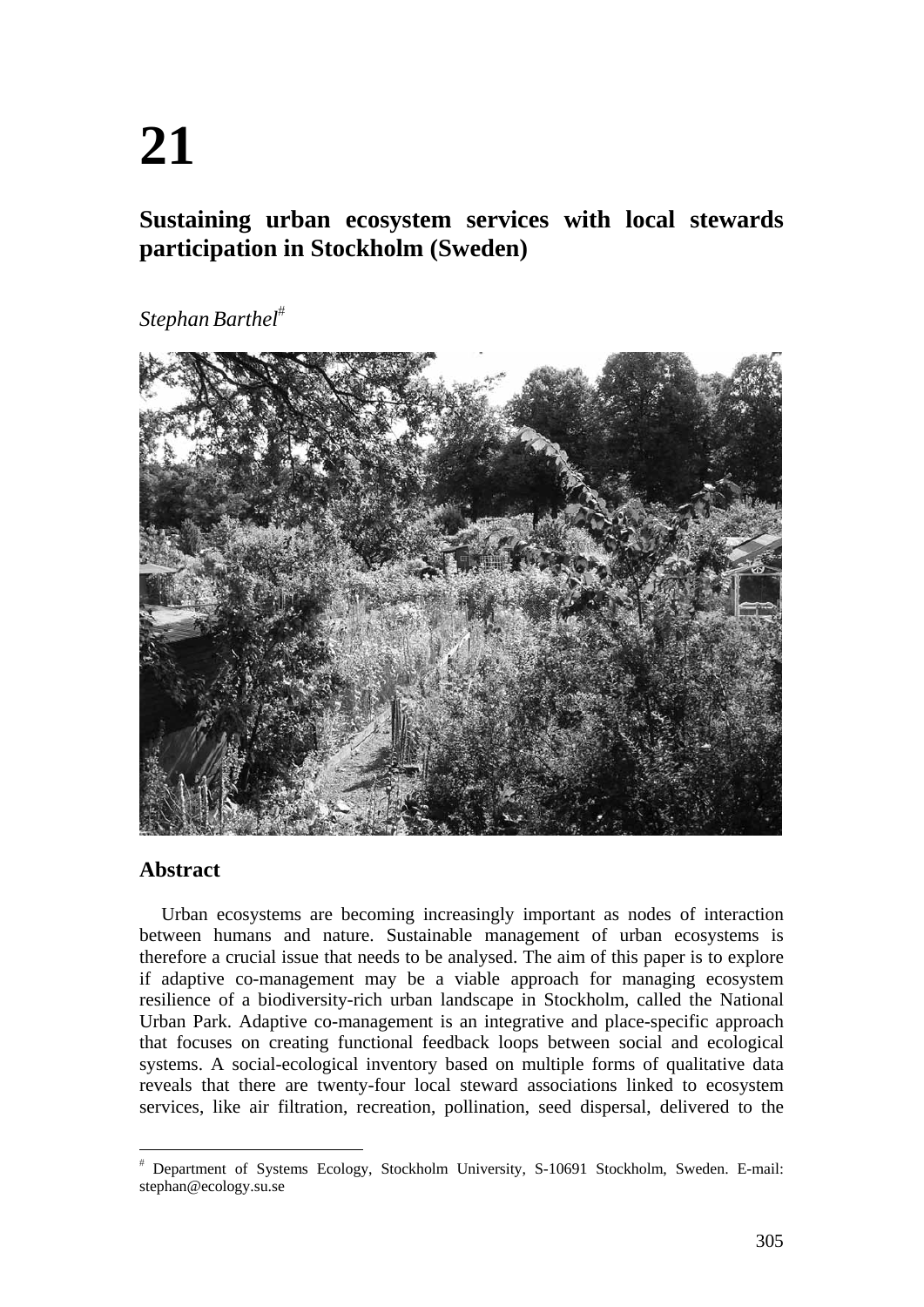cityscape of Stockholm. They operate under diverse property-right regimes. Local actor groups in the park also alter biotopes and associated ecosystem services. Their specific management practices sustain diversity of culturally transformed biotopes on a landscape level and seem to be one contributing factor for the rich species diversity currently found in the park. Inclusion of local actors, in the unique cultural landscape in Stockholm, in an integrative co-management programme may strengthen biological-diversity management, reducing overall cost of management and promote joint learning of how to adapt to unpredictability and change. Complementing the local stewards with actor groups active outside the administrative borders of the National Urban Park together with scientists and authorities in an adaptive comanagement regime is suggested as a way to sustain the resilience of the National Urban Park as a biodiversity-rich social-ecological system.

**Keywords:** adaptive co-management; urban biodiversity; urban ecology; local actors; social-ecological system

# **Introduction**

Given the accelerating rate of urbanization worldwide, urban ecosystems are becoming increasingly important as nodes of interaction between humans and nature (Pickett et al. 2001). Urban ecosystems deliver critical ecosystem services with a substantial impact on human well-being (Bolund and Hunhammar 1999). Analysing and identifying components that contribute to the sustainable management of urban ecosystems is therefore a crucial issue for ecologists to address. Which approach is best suited for this purpose, an expert-planned 'protected-area approach' or an adaptive co-management approach (Olsson, Folke and Berkes 2004) including local steward associations (here called local actor groups) involved in natural-resource, biotope and ecosystem management in urban areas? The aim of this paper is to explore if inclusion of local actors in adaptive co-management may be a viable approach for sustaining ecosystem resilience of a biodiversity-rich urban landscape in Stockholm, called the National Urban Park.

Natural-resource management approaches that are based on assumptions of linear cause and effect and 'nature in balance', have on numerous occasions resulted in surprises and irreversible degradation of ecosystems (Holling and Meffe 1996). Leading contemporary ecologists base their assumptions on 'resilient nature' including aspects such as nonlinearity, historical dependency and multiple possible outcomes (e.g. Levin 1998; Peterson, Allen and C.S. 1998; Carpenter et al. 2001; Holling 2001; Folke et al. 2002). Ecosystem resilience is defined as the magnitude of disturbance that a system can experience before it moves into a different state (stability domain) with different controls on structure and function (Holling 1973, 1996). Resilience sustains the capacity of desirable ecosystem states to produce ecosystem services and goods (Costanza et al. 1997; Carpenter et al. 2001). This world view recognizes that it is practically impossible to understand all ecosystem functions; consequently, a sustainable management should be flexible, adaptive and experimental at scales compatible with the scales of critical ecosystem functions (e.g. Holling 1987; Gunderson, Holling and Light 1995). However, studies exclusively within the field of ecology provide limited clues for planning and management of human dominated ecosystems, (Berkes and Folke 1998; Ahern 1999; Opdam, Foppen and Vos 2001) such as urban ecosystems. The intense human influence stresses the importance of analysing interacting social dynamics as well (Barrett et al. 2001; Kinzig 2001; Folke, Colding and Berkes 2003). Ecology has the tools for assessing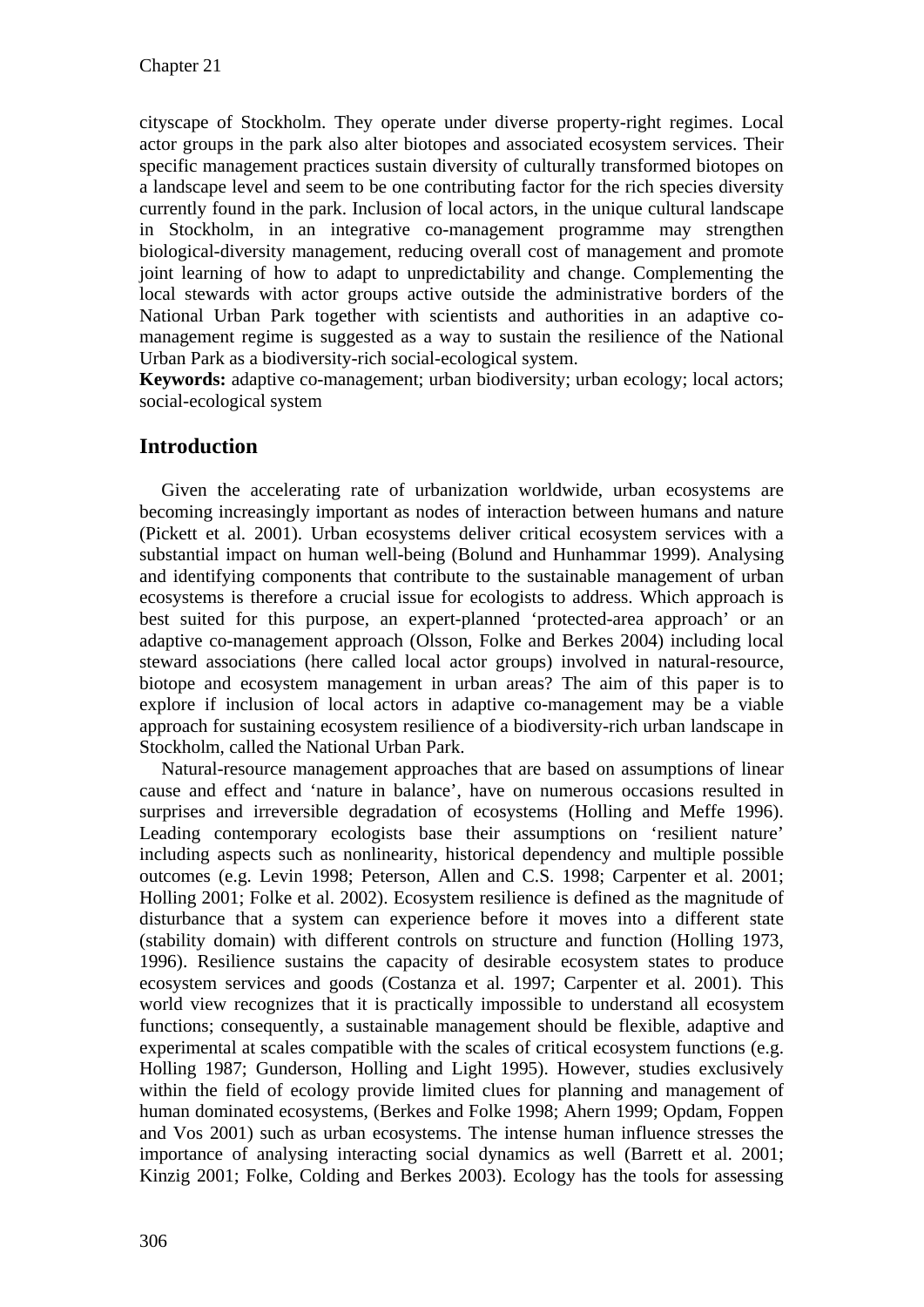ecosystem resilience and suggesting where to intervene in management. However, social science is better equipped for understanding how to develop learning about the system and flexible and resilient governance structures to meet external driving forces. There clearly is a need for integrative approaches, both interdisciplinary within academia and incorporating other knowledge cultures, for a successful management of complex landscapes (e.g. Wu and Hobbs 2002; Tress, Tress and Fry 2005). Adaptive co-management is an integrative approach where focus is on creating functional feedback loops between social and ecological systems. It draws on a variety of sources of information and knowledge from numerous scales, avoiding set prescriptions of management superimposed on a particular place, situation or context (Olsson, Folke and Berkes 2004).

The paper begins with a description of the study site, followed by information on the method design used for identifying ecosystem services delivered from various sites in the park. I will proceed by showing that social-ecological interactions by actors in the park deliver various and specific ecosystem services to the cityscape. Based on this information, I will discuss in what way local actor groups contribute to ecological resilience, and thereby to the flow of desirable ecosystem services. I assert that integration of local actor groups, in this unique cultural landscape in Stockholm, in a broadly conceived adaptive co-management programme, is beneficial for sustaining species diversity, reducing overall cost of management and creation of joint learning how to adapt to unpredictability and change.

#### **Study site**

Stockholm County has the largest population concentration in Sweden with about 1.8 million people. The County extends about 180 km from north to south and is one of the most densely populated areas of Sweden with 280 inhabitants per  $km<sup>2</sup>$  as compared to 21 inhabitants per  $km^2$  for Sweden in total. Ten green wedges constitute the nucleus of the green structure of the County. The National Urban Park (NUP) is situated within one of them, connecting it to ecosystems on a larger scale, which is crucial for ecological functions within the park (Holling 2001; Folke, Colding and Berkes 2003; Lundberg and Moberg 2003). A threat to the park is that urban development in surrounding areas accelerated dramatically during the 1970s and '80s (see http://www.ab.lst.se). Figure 1 shows the location of the NUP in focus here. The park covers about 27  $km^2$  adjacent to the inner city of Stockholm, including about 8  $km<sup>2</sup>$  of open water. The park got legal protection 1995, as the first NUP in the world (Elmqvist et al. 2004).

The millennia-long land-use history (Lundevall 1997; Gustavsson 1998) of the area where the contemporary National Urban Park is located has resulted in a unique cultural landscape that is rich in terms of biodiversity. Few areas of the same size in Sweden show such a high species diversity (Lundevall 1997; Brusewitz 1995). Despite the park being one of the most frequently visited green areas in Sweden and representing only one percent of the region's area, it hosts approximately 75% of all the species recorded in the region of Uppland. There are more than 1000 species of *Lepidoptera* documented, more than 1200 species of *Coleoptera*, and more than 250 bird species, including many red-listed species (Löfvenhaft 2002b).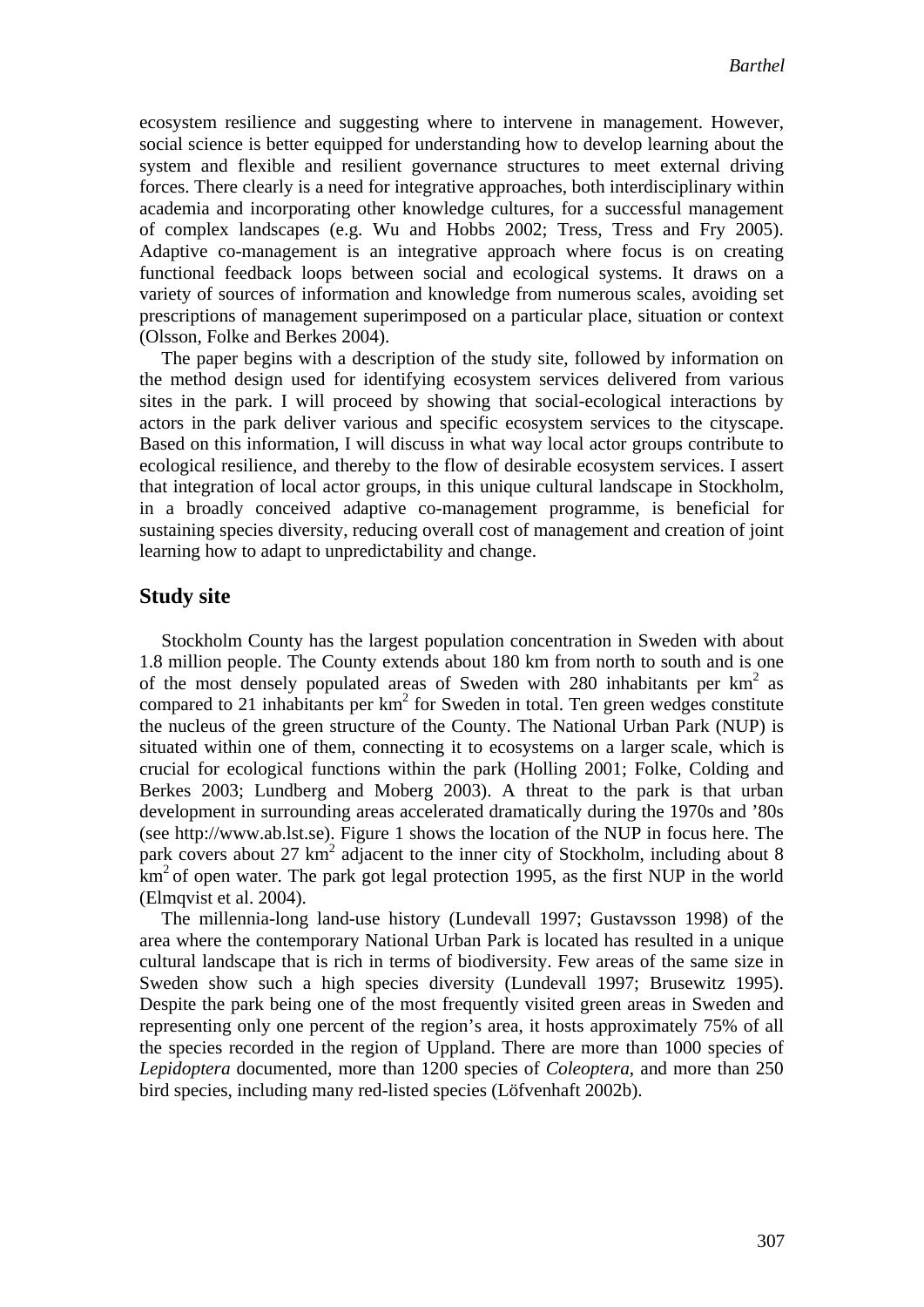

Figure 1. Map of Stockholm area with green wedges and the study site, the National Urban Park (NUP) of Stockholm

Three reasons for the rich levels of biodiversity have previously been proposed, related to past activities in land use and management (Barthel et al. in press). The first two reasons pertain to the long continuity of royal land ownership through times of change in the surrounding areas and to the management tradition of the Oak tree. The third reason is that the landscape holds a high number of biotopes, sometimes referred to as alpha diversity (O'Neill et al. 1988). Löfvenhaft (2002a) found that the park holds 24 different types of biotopes. Because different biotopes provide different habitats and support diverse species compositions, it is generally true that the total number of species in a landscape increases as landscape mosaic richness increases, although this does not account for interior species that are found within more homogeneous less disturbed landscapes (Peters and Goslee 2001). Nevertheless, some of the biotopes found in the NUP have the configuration and size to support populations of interior species, such as the Eurasian jay, several woodpecker species and owls. This indicates that the park includes biotopes that are somewhat resistant to edge effects (Meffe et al. 2002).

### **Methods**

Results presented in this paper are from research carried out in 2003 and 2004. I have made a social-ecological inventory of the National Urban Park of Stockholm based on a previous study where 24 steward associations (actor groups) and their activities where identified (Barthel et al. in press). The inventory of this paper deals with ecosystem services delivered from biotopes managed by these actors. The objective with the inventory is to investigate with multiple forms of data, the role of management by many local actors contributing to the deliverance of desirable ecosystem services and biodiversity values of the park. Their management may sustain heterogeneity in the landscape, and specific ecosystem services may depend on management by a number of local actors. Removing or replacing management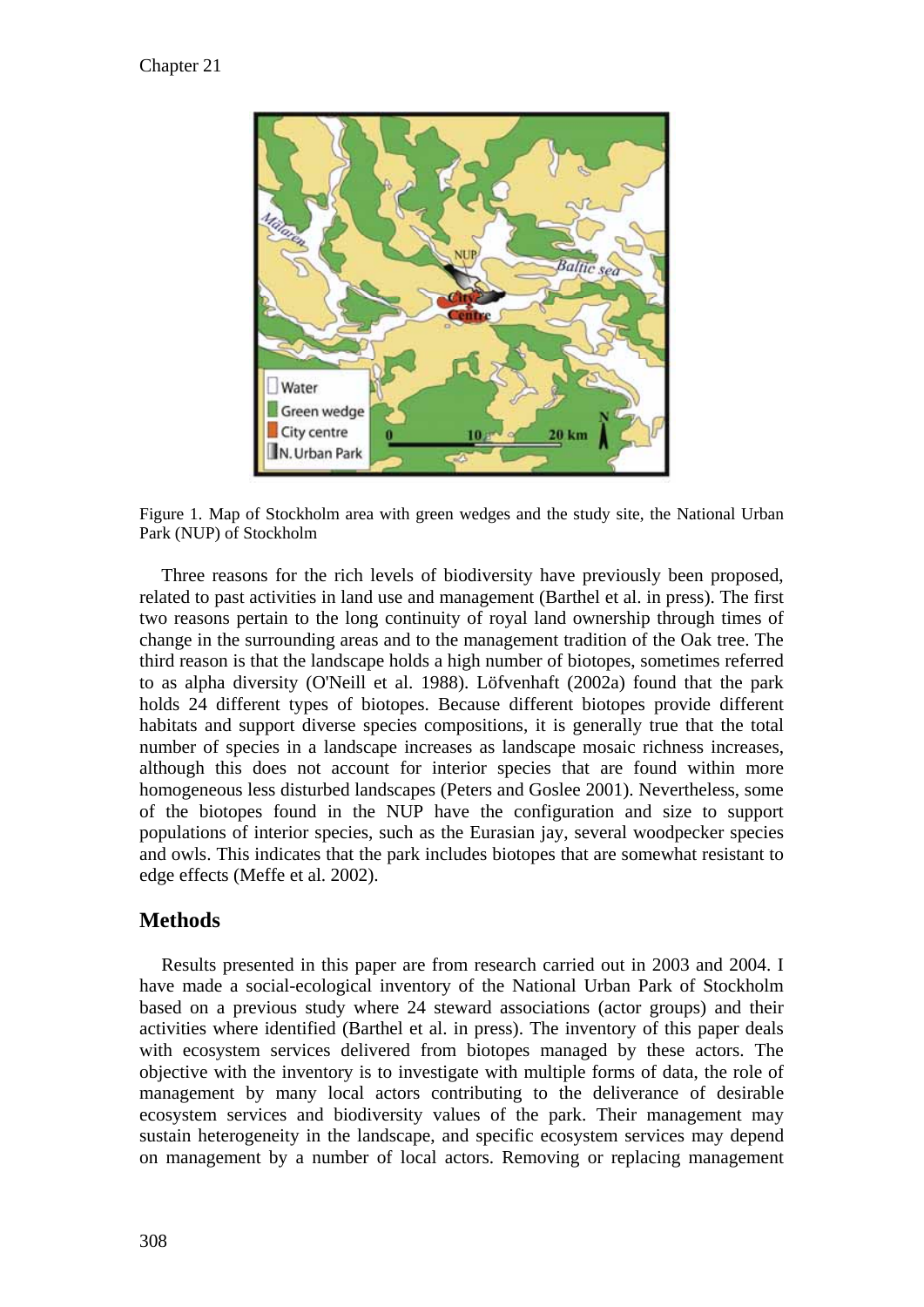actors from the landscape may therefore transform the landscape and affect the deliverance of ecosystem services and the capacity of ecosystems to sustain them.

This study uses qualitative data with the purpose of illuminating aspects of the complex social-ecological system of the NUP. The definition of social-ecological system used in this paper includes the ecosystem and the social actors involved in governance of the ecosystem. The scale of concern is ecosystem services delivered on a local level for the benefit of the city inhabitants. Global ecosystem services, such as CO2 sequestering by urban ecosystems (Jansson and Nohrstedt 2001), do not have to be delivered locally for the benefit of city inhabitants in contrast with, for example, locally enjoyed air filtration. Ecosystem services on a micro-scale have not been included, such as predators of micro-pathogens. Hence, the scale of concern here is that which directly benefits, and is perceptible by, inhabitants of the city.

The methodological design used to identify ecosystem services combines four sources of information. The first are field observations at sites managed by local actor groups. These where made during 2003 and 2004. The observations were made mainly during the growing seasons. I focused on vegetation cover, management practises and the surrounding landscape when observing the sites. Secondly, observations were compared with analyses of recently produced biotope maps, such as the work by Stockholms Stadsbyggnadskontor (1997) and Löfvenhaft and Lannek (2002). The third and fourth sources of information consisted of qualitative data (Patton 1980; Bernard 1994; Kvale 1996), including three semi-structured interviews and a telephone survey with 24 respondents. The aim was to derive further information on management practices performed by local actor groups. The semistructured interviews were conducted with respondents active in the network organization *Alliance of the Ecopark* (see http://www.ekoparken.org/: Opperud 2003- 05-28; Schantz 2003-03-22; Waldenström 2003-04-09). The length of the interviews was about one hour and they were carried out in 2003. The fourth source of information was a telephone survey. It was conducted in the spring of 2003 and the respondents were the identified 24 actor groups. The aim of the survey was to get estimates on what kind of management they were performing and where in the landscape they were active. All 24 local steward associations or actor groups responded.

These four sources of information were combined with the literature on ecosystem services (Folke, Holling and Perrings 1996; Baskin and Rorer 1997; Daily et al. 1997; Nabhan and Buchmann 1997; Naylor and Ehrlich 1997; Costanza et al. 1997; Bolund and Hunhammar 1999; Löfvenhaft 2002b). Criteria for classification of ecosystem services delivered by the various sites in the park (see Table 1) were synthesized using these multiple form of data. Based on these criteria the four most characteristic ecosystem services per site were chosen in order to highlight differences between sites in the deliverance of services to the urban landscape, although I recognize that some of the sites deliver all ten identified ecosystem services to some degree. No quantitative estimations of these ecosystem services have been conducted. For instance, no quantitative data on pollinating insects in allotment areas are included in this analysis. Hence, results from a study of this kind are of a tentative standard from a strict natural-science perspective. However, the methodology gives qualitative information on various kinds of ecosystem services that are delivered from biotopes of the park that are managed by local actor groups.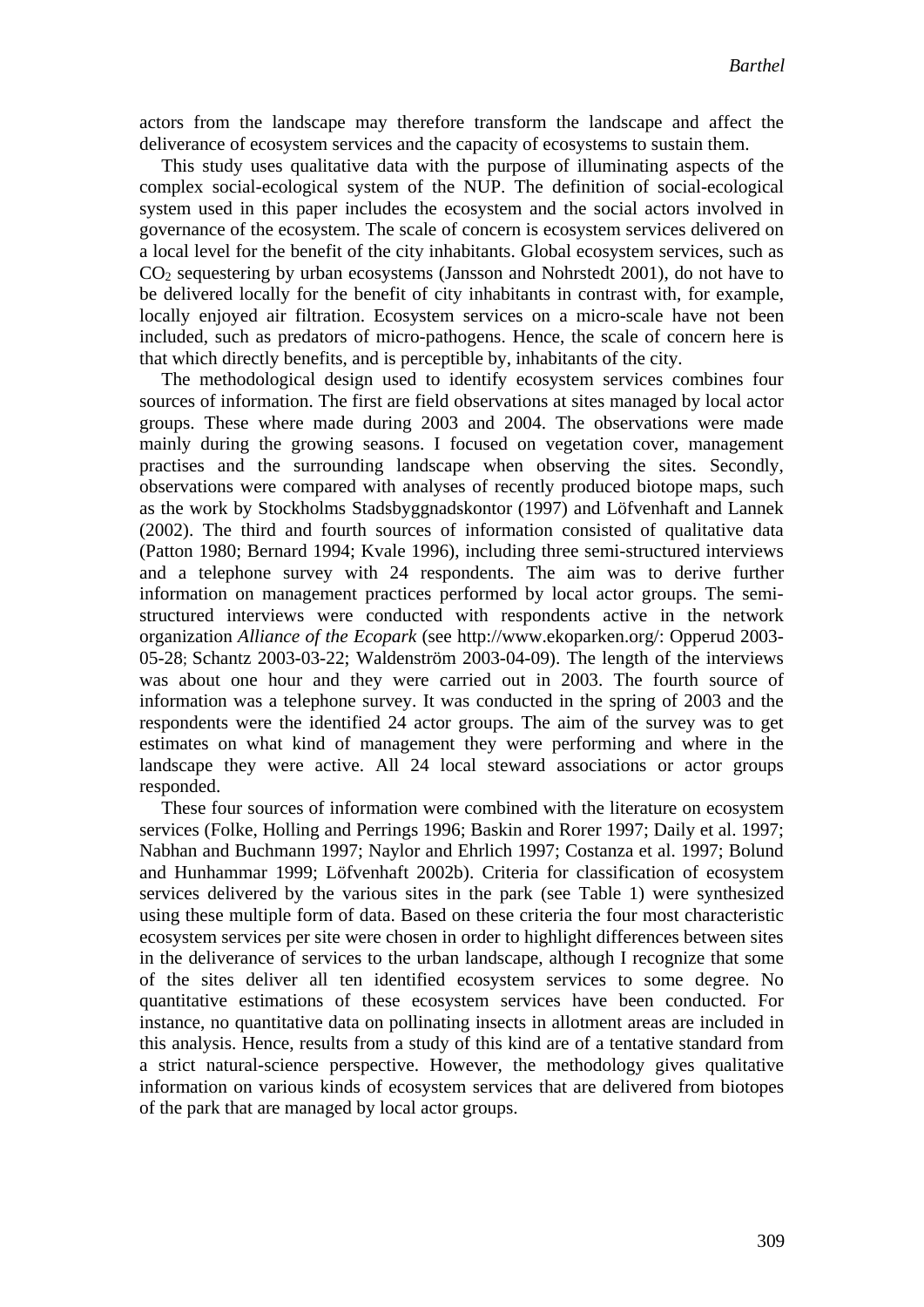Table 1. Criteria for classification of ecosystem services delivered from the National Urban Park

| Criteria                                                                        | <b>Ecosystem service</b>       |  |  |
|---------------------------------------------------------------------------------|--------------------------------|--|--|
| Green space open to and enjoyed by the public                                   | Recreation/cultural<br>values  |  |  |
| Important feeding areas and habitats for mobile links, such<br>as birds         | Seed dispersal                 |  |  |
| Important feeding areas for pollinators                                         | Pollination                    |  |  |
| Street trees, lawns or urban forests close to noisy areas                       | Noise reduction                |  |  |
| Areas described as important habitats for red-listed species                    | Genetic library<br>maintenance |  |  |
| Habitat for predators of pests, such as insectivorous birds                     | Insect-pest regulation         |  |  |
| Permeable surfaces like lawns etc                                               | Surface-water drainage         |  |  |
| In-city vegetation/street trees, vegetation close to<br>buildings, water bodies | Regulation of<br>microclimate  |  |  |
| Street trees, lawns or urban forests close to sources of<br>pollution           | Air filtration                 |  |  |
| Wetlands                                                                        | Nutrient retention             |  |  |

# **Results**

In this section I present results of an analysis of the different steward associations, here called actor groups, involved in management of the park in relation to various ecosystem services that they are engaged with. Ten potential ecosystem services are delivered from various sites in the park to the cityscape. These sites can be viewed as culturally transformed biotopes according to demands of their managers (Antrop 2005). These biotopes are managed by 24 different actor groups, with diverse property rights to the natural resources of the park. This shows that not only owners are active in managing the urban landscape, but also proprietors and claimants affect ecosystem dynamics on a local scale.

Royal Djurgården Administration *(KDF)* is one of the key management actors in the National Urban Park in Stockholm. It deals with property rights associated with proprietors (see Table 2), and manages about 80% of the park area. Their management objective is to preserve biological diversity with high priority placed on conservation of endangered species. It manages sections of the park next to the builtup environment of the city, including large lawns, wetlands and old forests. Land in the park is overwhelmingly state-owned. The seven owners of the park, presented in Table 2, are responsible for management of the remaining about 20% of the area. All in all, there are 24 actors with management rights that are active in the park. In Table 2 they are presented in accordance with the findings of Ostrom and Schlager (1996) concerning the different operational levels of property rights that can be held by individuals or groups relative to the natural-resource base.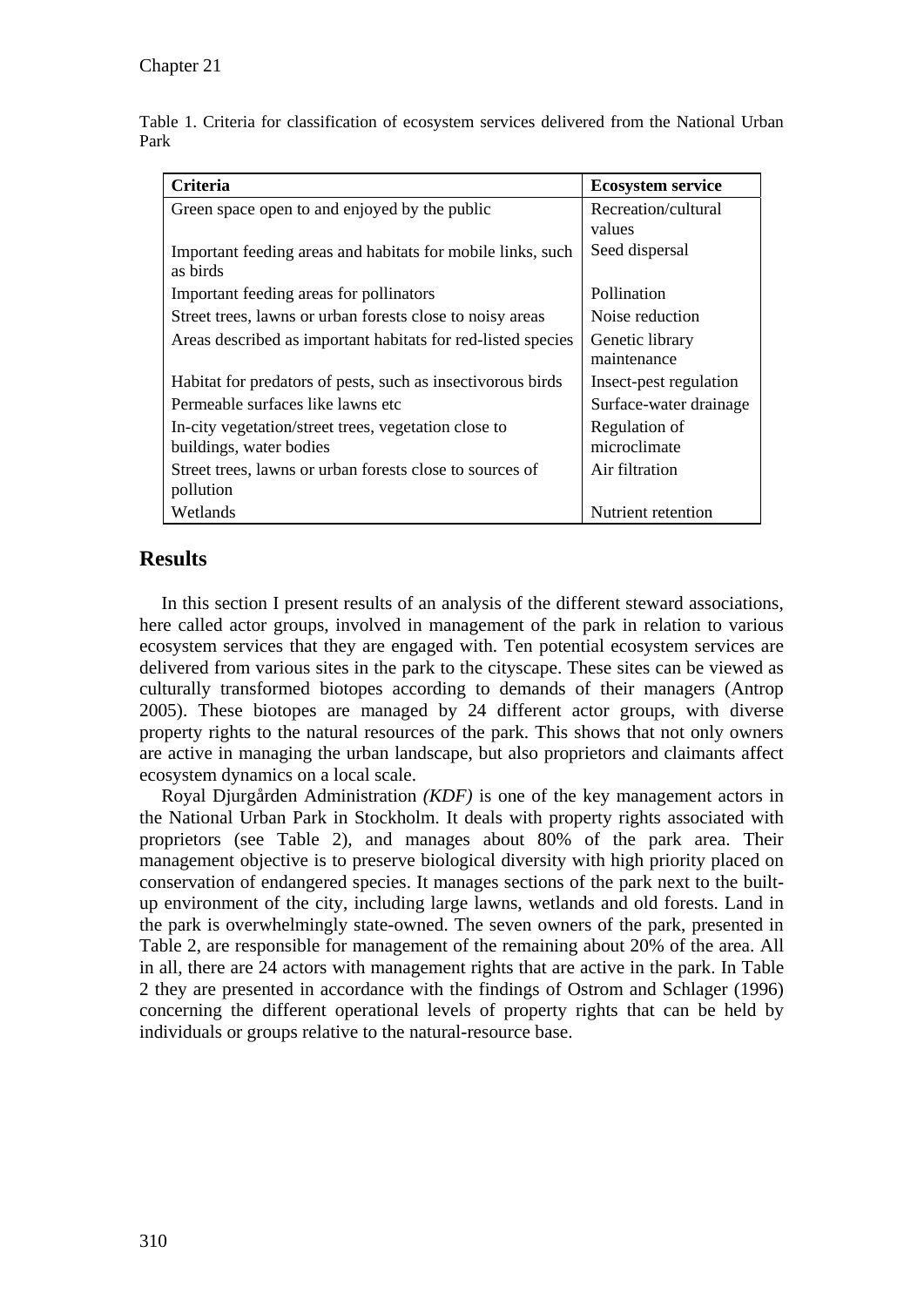| <b>Actors: Organizations and</b><br>associations                                                                                                                                                                                                                            | N <sub>0</sub> | <b>Property-</b><br>rights<br>regime | <b>Operational level of</b><br>property rights to the<br>natural-resource base                                                           |
|-----------------------------------------------------------------------------------------------------------------------------------------------------------------------------------------------------------------------------------------------------------------------------|----------------|--------------------------------------|------------------------------------------------------------------------------------------------------------------------------------------|
| World Wildlife Foundation<br>(WWF), The Swedish Society for<br>Nature Conservation, Patrullen<br>Utter, Bergshamra för alla,<br>Stockholms Ornitologiska förening                                                                                                           | 5              | Claimants                            | The right of management<br>for regulating internal use<br>patterns and transform the<br>resource by making<br>improvements               |
| Stockholm Water Inc., Royal<br>Djurgården admin., Botanic Garden<br>of Bergius, Garden of Rosendal,<br>The 4H Farm of Stora skuggan,<br>Allotment areas of Söderbrunn;<br>Kvarnvreten; Ulriksdal; Frescati;<br>Bergshamra and Stora skuggan.,<br>Out door museum of Skansen | 12             | Proprietors                          | Management rights, and the<br>additional right to<br>determine who will have an<br>access right and how that<br>right may be transferred |
| National Property Board, Swedish<br>National Road Administration,<br>Vasakronan, Akademiska hus,<br>Municipalities of Stockholm; Solna<br>and Lidingö                                                                                                                       | 7              | Owners                               | All the rights that Claimants<br>and Proprietors hold and the<br>additional right to sell or<br>lease property                           |

Table 2. Urban steward associations and organizations (actors) active in management in the National Urban Park. The actors are classified by property rights to the natural-resource base

Table 3. Potential local ecosystem services delivered by the cultural landscape of the National Urban Park. These services are classified by the number of urban actor groups that affect their deliverance

| <b>Potential local ecosystem</b> | Number of actor groups that affect each<br>ecosystem service |                    |                  |              |  |
|----------------------------------|--------------------------------------------------------------|--------------------|------------------|--------------|--|
| services                         | <b>Owners</b>                                                | <b>Proprietors</b> | <b>Claimants</b> | <b>Total</b> |  |
| Recreation/cultural values       | 4                                                            | 6                  | 5                | 15           |  |
| Seed dispersal                   |                                                              | 9                  |                  | 14           |  |
| Pollination                      |                                                              | 10                 | $\mathfrak{D}$   | 12           |  |
| Noise reduction                  | 5                                                            | 6                  |                  | 11           |  |
| Genetic-library<br>maintenance   | $\overline{c}$                                               | 4                  | 5                | 11           |  |
| Insect-pest regulation           |                                                              |                    |                  | 9            |  |
| Surface-water drainage           | 3                                                            | $\mathfrak{D}$     |                  | 5            |  |
| Regulation of<br>microclimate    | 3                                                            | $\mathfrak{D}$     |                  | 5            |  |
| Air filtration                   | 5                                                            |                    |                  |              |  |
| Nutrient retention               |                                                              |                    |                  |              |  |

Owners and key actors, such as Royal Djurgården Administration, are responsible for maintaining biological values in the park. However, not only owners are affecting the flow of ecosystem services (see Table 3). Out of all actors in Table 2, eleven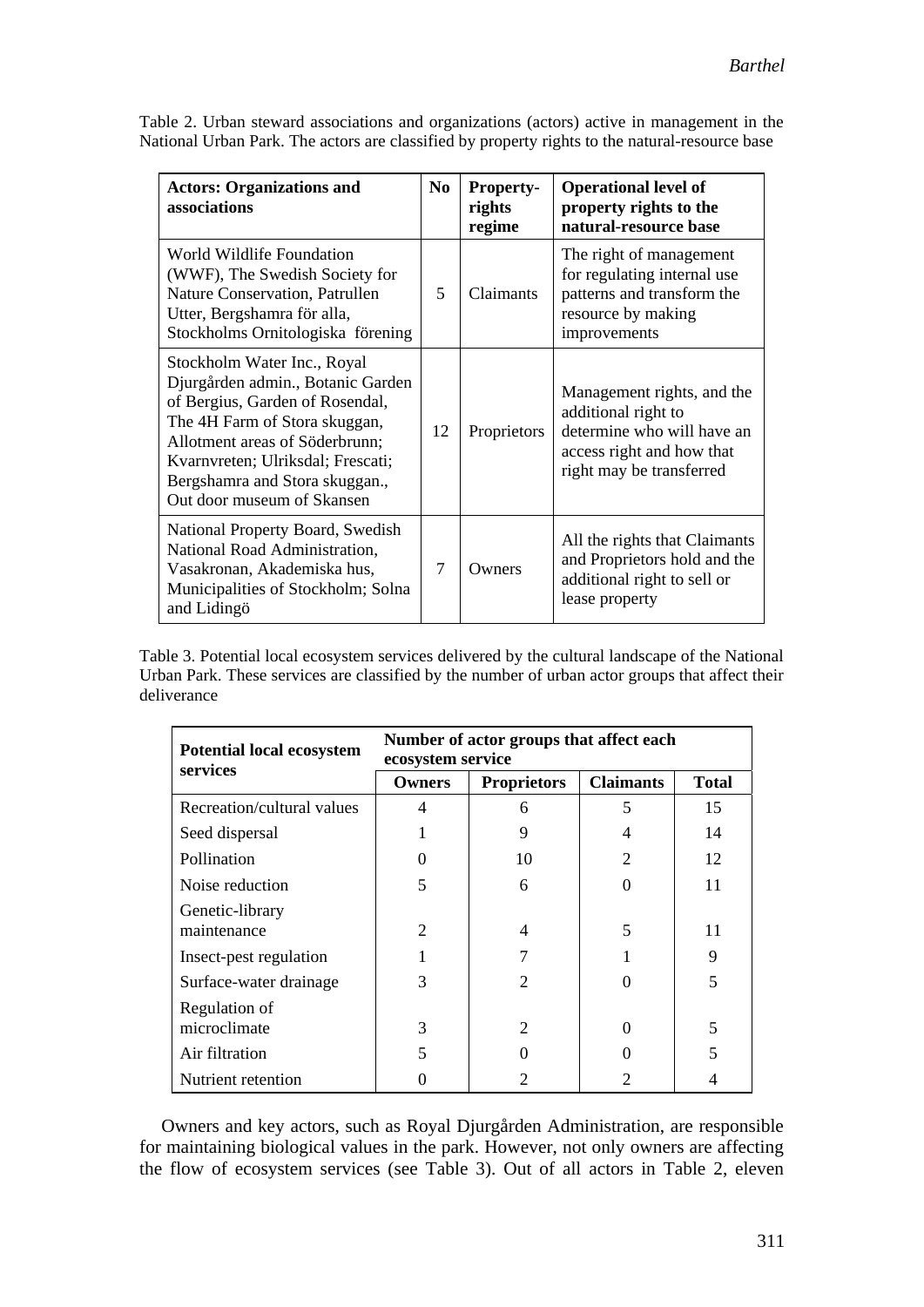proprietors (Stockholm Water Inc. excluded) and three claimants (WWF and The Swedish Society for Nature Conservation excluded) are locally evolved interest groups (Barthel et al. in press). These locally evolved proprietors and claimants also contribute to shaping the landscape and therefore affecting ecosystem dynamics and the flow of ecosystem services.

Local actor groups impose redundant management practises in the park since the vast majority of them manage relatively small sites. All of them actively affect their surroundings by specific management practices into what I refer to as culturally shaped biotopes. On a landscape scale their active management results in a heterogeneous landscape and the various biotopes deliver specific ecosystem services.

An example of a locally evolved actor group is allotment associations (see Table 2). Allotment associations have the property rights that are associated with proprietors, since they rent land from owners, commonly on a 25-year basis. They occupy rather small sites in the landscape, and these are transformed by specific management practices. The four most characteristic ecosystem services delivered from social-ecological interactions taking place in allotment gardens are pollination, seed dispersal, insect-pest regulation and noise reduction. These associations often cultivate organically, making these biotopes good habitats or feeding grounds for mobile link species and natural predators of pests. Moreover, a prolonged flowering season makes them important feeding grounds for pollinators. Allotment gardens are often situated close to busy roads, and thus their trees and vegetation function as noise reducers.

There are six allotments in the park, hence these six actor groups affect the flow of pollination, seed dispersal, insect-pest regulation, and noise-reduction services in this urban landscape. Each ecosystem service is affected by several actor groups with different ownership (see Table 3). In the following section I will discuss the results and the importance of including the neglected group of local actors when analysing natural-resource systems.

# **Discussion**

Active management by many local actors may play an important role in sustaining the flow of desirable ecosystem services in this cultural urban landscape. Recreation and cultural values is the ecosystem service that is associated with the highest number of actor groups in the National Urban Park in Stockholm (see Table 3). It is a highly appreciated service by the inhabitants of the city as it is estimated that 15 million people visit the park annually (Waldenström 1995; Stadsbyggnads Kontor 1997). Owners and key actor groups such as Royal Djurgården Administration, which manages large sections of the park, are linked to this service. Included in providing this service are some of the local actor groups, as they also enhance their surroundings for public recreational enjoyment. Seed dispersal, pollination and insect-pest regulation are ecosystem services that are overwhelmingly linked to management practices performed by local actor groups (see Table 3). These services have crossscale linkages within the larger ecosystem and people outside the source areas are probably benefiting from these. Only four actor groups are engaged with nutrient retention in the park and none of them are owners (see Table 3). Since the biotopes from which these services flow are culturally shaped, the deliverance of the services is reliant on active management by a number of local actors.

Many of the local actor groups impose redundant management practices in the landscape. They are active on relatively small sites in the park situated within larger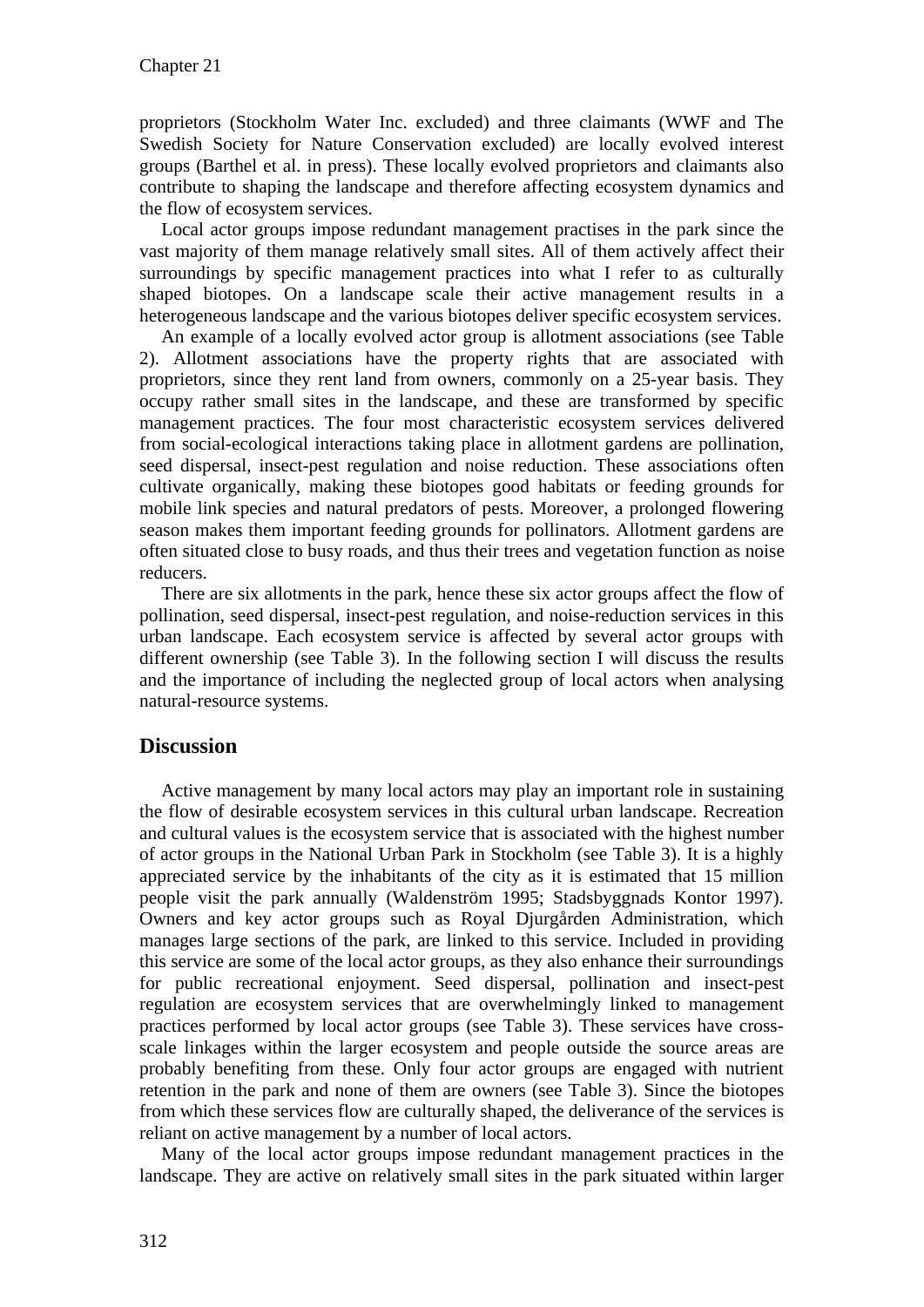sections that are managed by owners or key actors. Some of them aim at enhancing habitats for particular species and act on very limited spatial scales. Others are active on larger spatial scales. Taken together they sustain alpha diversity on a landscape level by transforming the respective sites into specific biotopes. Alpha diversity of biotopes has been estimated as one major cause for the species richness of the park (Gothnier, Hjort and Östergård 1999; Löfvenhaft 2002a). Removing or replacing management actors from the landscape may transform the landscape and challenge species-richness and deliverance of linked ecosystem services. Biodiversity assessments in the contemporary 'protected-area approach' of the park miss this important aspect.

The sharing of resource management responsibility and authority between users and government agencies has been receiving increasing attention globally (Jentoft and McCay 1995; Pinkerton 1998; Hanna 1998). Inclusion of local actor groups in adaptive co-management may also be a viable approach for sustaining ecosystem resilience of the NUP. First of all, the 24 local actor groups described in the Results section belong to a kind of actor groups that often use management practices that are determined by locally evolved informal institutions and local ecological knowledge, and have often been a neglected group when analysing natural-resource management systems (Olsson and Folke 2001). Hence, since their management may sustain alpha diversity of biotopes and flow of ecosystem services, this group should be included when analysing ecosystem management of the park.

Secondly, since adaptive co-management is an integrative approach it promotes learning and creation of functional feedback loops between social and ecological dynamics (Olsson, Folke and Berkes 2004). Contemporary societal challenges that where not perceived when the separate academic disciplines where formed, demand novel understanding. An example of such a challenge is sustainable management of complex social-ecological systems (Berkes, Colding and Folke 2003). No single institution or knowledge culture will ever understand the whole issue of sustainable management, since it includes understanding of ecosystem dynamics as well as of social dynamics such as human behaviour, institutions and governance structures. Combining information from various disciplines within academia, in a transdisciplinary approach, creates novel knowledge (Tress, Tress and Fry 2005), which may enhance the understanding of complex issues. A previous obstacle for this has been a lack of theory (Moss 2000; Fry 2001).

A wider integrative approach that also includes stakeholders adds experiential knowledge and promotes joint information exchange in learning about how actions by different actors influence the ecosystem (Ahern 1999; Ashby 2003). This may diversify mental monocultures and challenge accepted wisdom (Ashby 2003), and those are major challenges for adaptive co-management approaches. Actors involved in management of resources who understand ecological functions on one scale of the system do not necessarily have a sound understanding of what is going on on another scale (Ashby 2003). Still, for creating functional social-ecological feedback loops, ecosystem monitoring, evaluation and response have to be performed at various scales (Berkes and Folke 1998; Olsson, Folke and Berkes 2004). It has been claimed that local-level institutions are better able to adjust to feedback dynamics due to the fact that people involved in management of resources and ecosystems may detect ecological change more rapidly and adapt management practices accordingly (cf. Berkes 2004). Informal management institutions including norms and property rights that guide local management behaviour often have evolved over time scales longer than individual human lifetimes. Therefore, locally evolved institutions may content a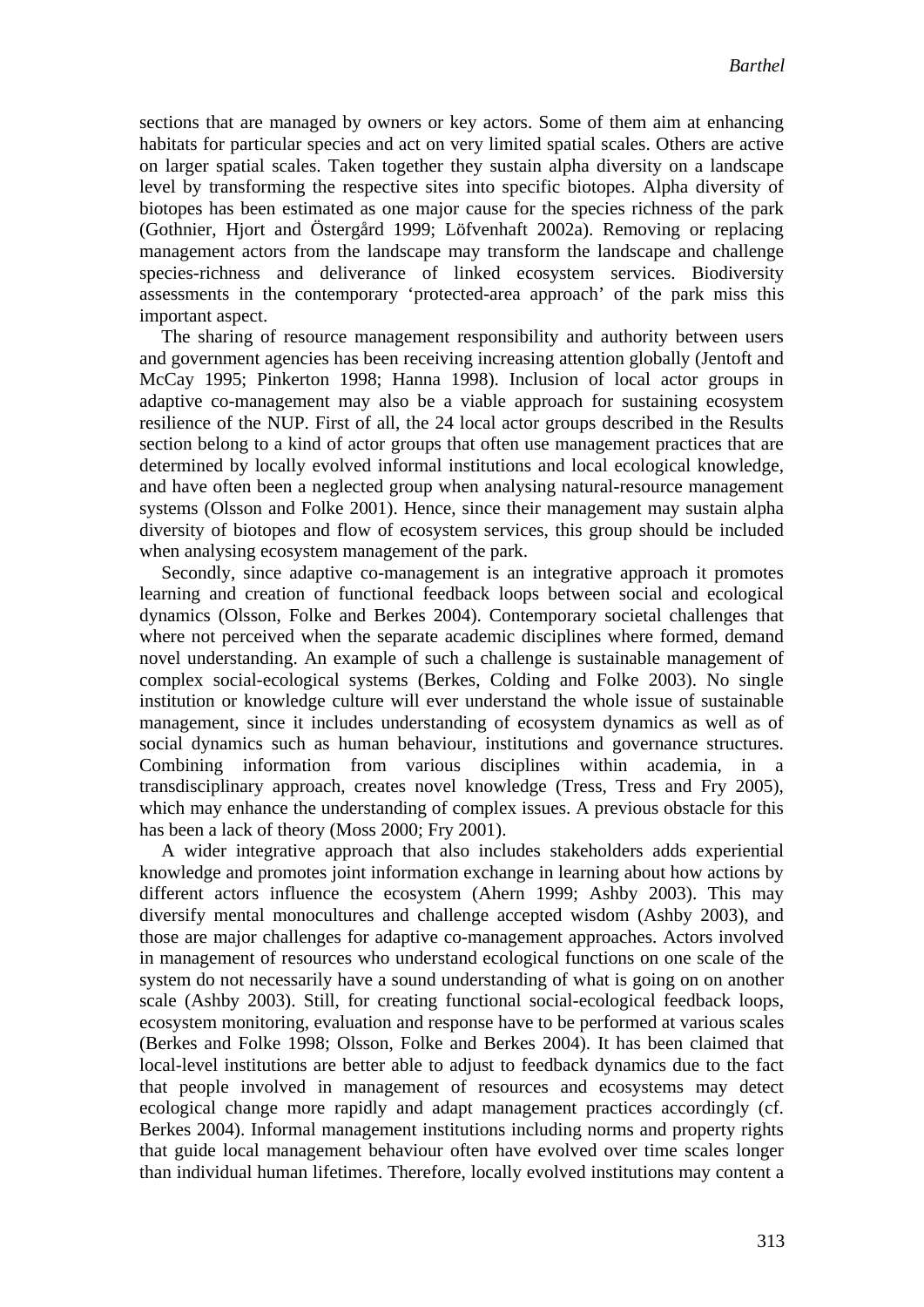'memory' of past local ecological crises and social responses. Therefore they might fit better to unperceived long-scale local ecological processes or rare ecological events, such as pest outbreaks or fire, and this would make them function as 'ballast' to shortterm experimental learning (Holling 1978; Walters 1997; Gunderson, Holling and Light 1995; Ostrom and Schlager 1996; Berkes and Folke 1998). Hence, integration of local actor groups adds fine-tuned place-specific ecological knowledge of ecosystem functioning on local scales (Olsson and Folke 2001).

A third reason for integrating local actor groups in adaptive co-management of the NUP, is that integration of local management actors may also lower overall costs of management, most notably costs incurred for describing and monitoring the ecosystem, designing regulations, coordinating users and enforcing regulations (Colding and Folke 2001; Hanna 1998; Johannes 1998). Ecosystem monitoring might be costly, and adaptive management projects have failed because of this (Meffe et al. 2002). Hence, there is a need to search for cost-effective solutions. People in the organizations presented in Table 2 often have genuine interests and aspirations since they have been active in the area for decades. For instance, the park owes its legal protection to several of the actors presented here, and this effort can be viewed as a response to local concerns about loss of green areas (Waldenström 1995). Moreover, the time spent in the locale is on a voluntary basis, which would make monitoring of ecosystem change on a local level highly cost-effective.

However, the park is nested within a larger ecosystem, and it is therefore not enough to focus just on the local scale for maintaining resilience. Löfvenhaft (2004) has shown that over the last 50 years former connected habitats in and bordering the NUP have been fragmented and that negative effects on amphibian populations are evident, and that this degradation has been coupled to a time lag of several decades. Green areas of other cities that have become disconnected from the wider environment tend to lose biodiversity and erode (Recher and Serventy 1991; Drayton and Primack 1996). Hence, it seems that protecting green areas in isolation will not sustain the capacity of ecosystems to generate services (Gilbert 1980; Bennet 1987; Merriam 1991; Steffan-Dewenter and Tscharntke 1999; Debinski and Holt 2000).

Currently, urban development in surrounding green space of the park has accelerated dramatically. Hence, the rich biodiversity and flow of ecosystem services that characterize the contemporary NUP may be jeopardized in the near future by such fast-changing variables as population increase and urban sprawl. Consequently, there is a need to develop social capacity to respond and adapt to these changes and to develop policy directions that shape change.

A resilient social-ecological system that can buffer a great deal of disturbance, is supportive of ecological, economic and social sustainability, and can be seen as a dynamic process that requires adaptive capacity for societies to respond to change (Berkes, Colding and Folke 2003). Building adaptive capacity requires analysis and understanding of feedbacks and, more generally, the dynamics of the interrelations between ecological systems and social systems, and an understanding of when and where it is possible to intervene and coordinate in management (Folke, Colding and Berkes 2003).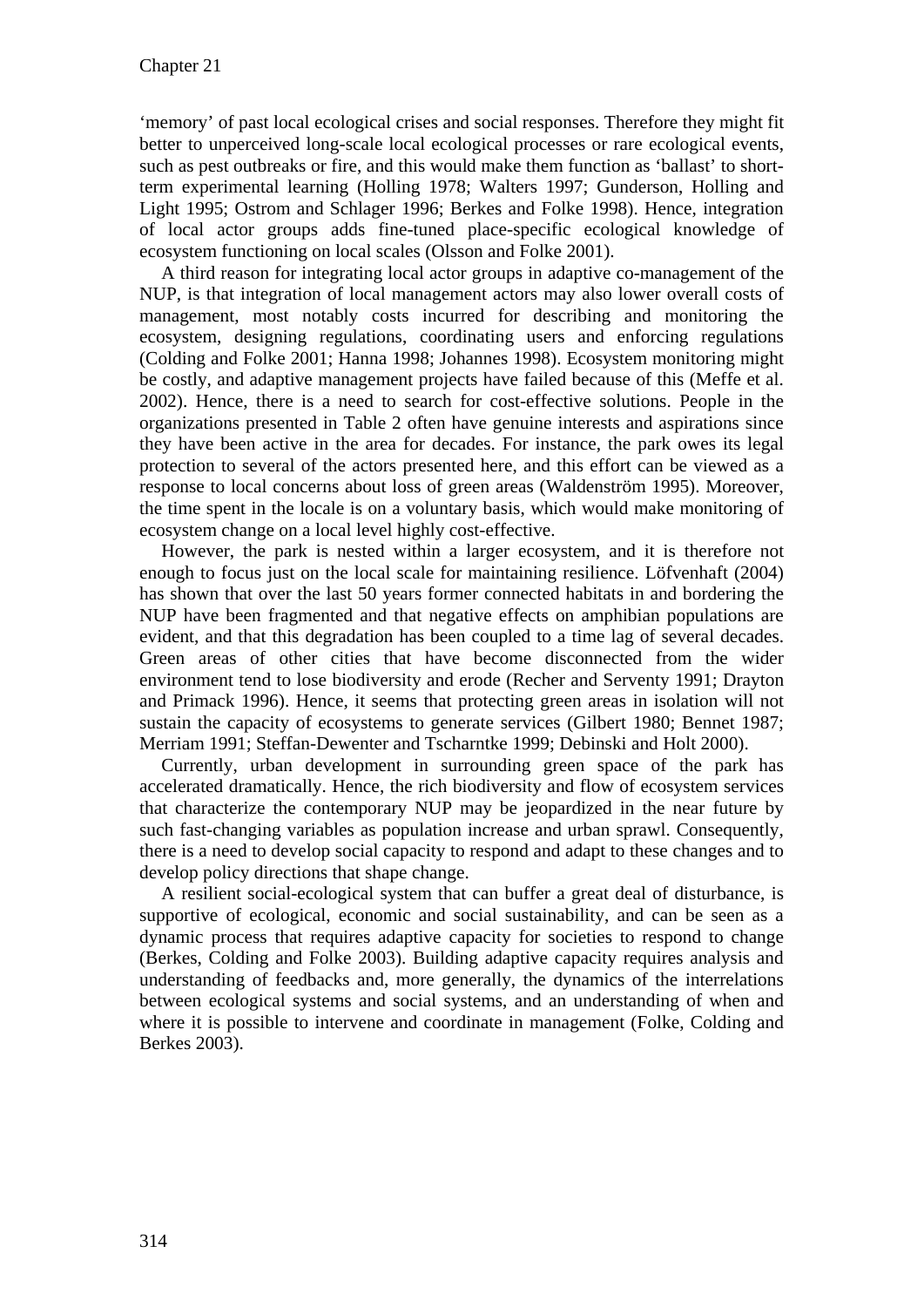#### **Concluding remarks**

This paper combines understanding developed in ecology with analysis of the governance system, inspired by insights in anthropology, political science and participatory research. It is part of the emerging integrative science of socialecological systems and resilience (see e.g. http://www.ecologyandsociety.org). The analysis illustrates that active management by a considerable number of local actor groups seems to sustain rich levels of alpha biodiversity and desired ecosystem services of the National Urban Park in Stockholm. Many local actor groups impose redundant management practices in the landscape, which seem to contribute to and support habitats for various species in the area. Some actor groups are active on relative small spatial scales, others on large sections of the park. Their management is often guided by locally evolved informal institutions, with a memory of past functional feedback loops within the social-ecological system. These processes have resulted in various culturally shaped biotopes that deliver specific ecosystem services. Alpha diversity of biotopes has been estimated as one contributing cause for the rich species diversity found in the NUP. Hence, management by local actor groups seems to have a positive effect on species diversity in this landscape. This important aspect has not been included in recent contemporary biodiversity assessments of the park.

This discovery illustrates the significance of integrative approaches that transbound the natural and social sciences (McMichael, Butler and Folke 2003). An integrative approach such as adaptive co-management may well be a viable approach for sustainable management of the NUP. Creating sustainable management for this urban landscape requires adaptive capacity within the governance system to respond to change. Adaptive capacity builds on understanding of social-ecological feedback loops on multiple scales of the system and their interactions across scales (Berkes, Colding and Folke 2003). Understanding develops when monitoring, evaluation and response are performed on various scales of the social-ecological system. Transdisciplinary science, including social science and natural science, creates novel understanding of interrelations between ecological dynamics and social dynamics. Integration of local knowledge cultures outside academia adds qualitative place-based specific ecological knowledge of small scales to the system and contributes to describing and monitoring biotopes. An integrative approach incorporating actors across organizational levels is a promising way to effectively develop understanding of feedback loops on multiple scales.

Recognition and inclusion of local actor groups in the management of the cultural landscape of Stockholm, in integrative adaptive co-management programmes, has the potential to increase the likelihood of sustaining species diversity, reducing overall cost of management and promote joint learning of how to adapt to unpredictability and change. Such programmes need to account for surrounding ecosystems as well and would also require participation among local actor groups active in managing surrounding ecosystems.

Policies that promote urban sprawl need to account for urban ecosystem dynamics, because urban ecosystems contribute to urban wellbeing. Setting aside green areas will not suffice. Urban ecosystems are cultural landscapes that need to be managed continuously. Local actor groups can play a significant and cost-effective role in such management. Implementing their knowledge and capacity to respond to functional ecosystem feedback into adaptive management schemes will require breaking down of current mental models and accepted wisdoms about how to manage urban areas.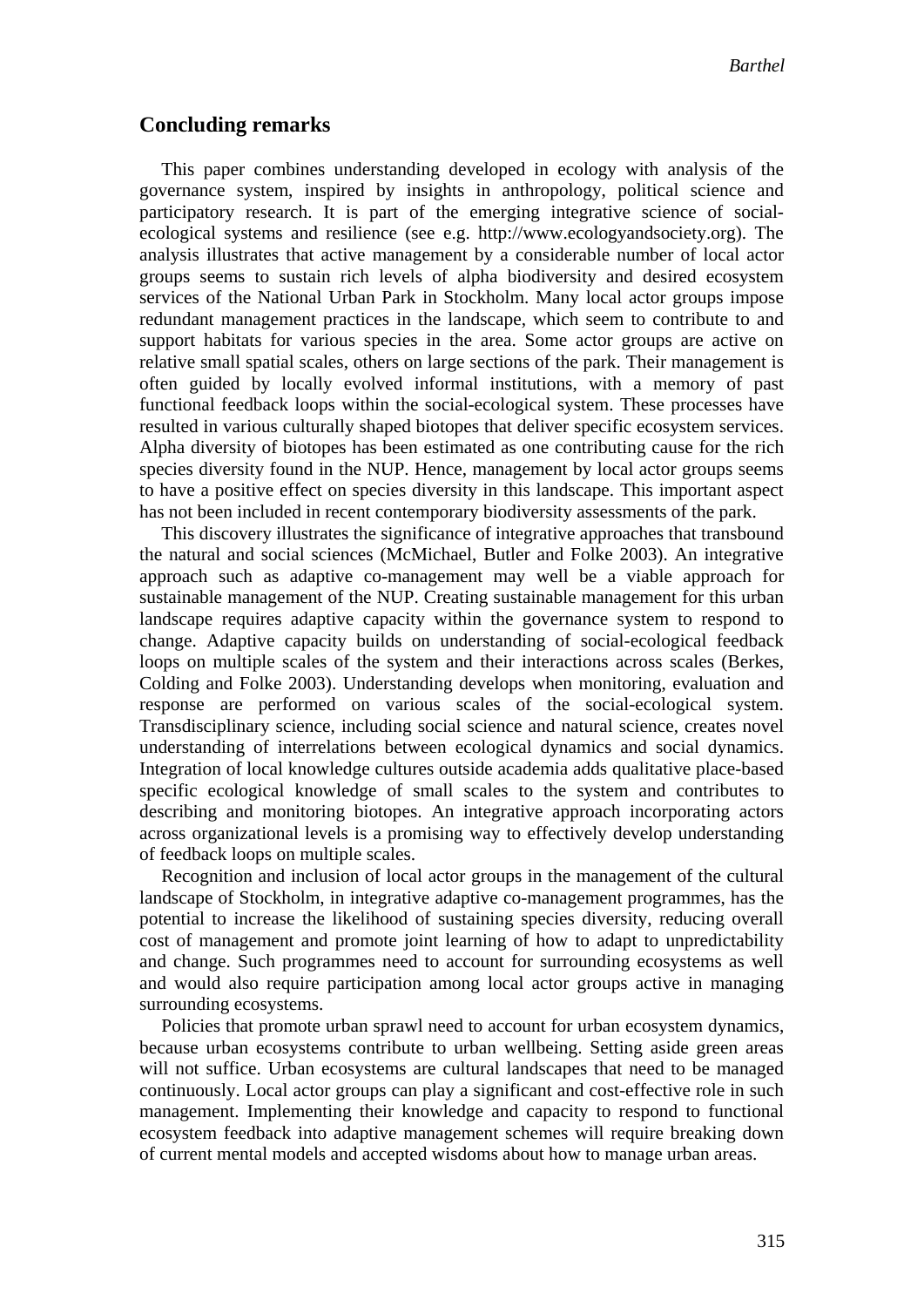#### **Acknowledgements**

I thank Jack Ahern, University of Massachusetts, as well as Bärbel Tress and Gunther Tress, Wageningen University, for constructive comments on the manuscript. I also thank all the participants of the PhD course; I really enjoyed your company during that week in June! Thanks to Jakob Lundberg for the map and Sara Borgkvist and John N. Parker for comments on the text. Many thanks to my supervisor Carl Folke. The Swedish research council Formas provided financial support for the work.

# **References**

- Ahern, J., 1999. Spatial concepts, planning strategies and future scenarios: a framework method for integrating landscape ecology and landscape planning. *In:* Klopatek, J.M. and Gardner, R.H. eds. *Landscape ecological analysis: issues and applications*. Springer, New York, 175-201.
- Antrop, M., 2005. Why landscapes of the past are important for the future. *Landscape and Urban Planning,* 70 (1/2), 21-34.
- Ashby, J., 2003. Introduction: Uniting science and participation in the process of innovation-research for development. *In:* Pound, B., Snapp, S., McDougall, C., et al. eds. *Managing natural resources for sustainable livelihoods: uniting science and participation*. Earthscan, London, 1-19.
- Barrett, C.B., Brandon, K., Gibson, C., et al., 2001. Conserving tropical biodiversity amid weak institutions. *Bioscience,* 51 (6), 497-502.
- Barthel, S., Colding, J., Elmqvist, E., et al., in press. History and local management of a biodiversity rich urban cultural landscape. *Ecology and Society*.
- Baskin, Y. and Rorer, A., 1997. *The work of nature: how the diversity of life sustains us*. Island Press, Washington.
- Bennet, A.F., 1987. Conservation of mammals within a fragmented forest environment: the contributions of insular biogeography and autecology. *In:* Saunders, D.A., Arnold, G.W. and Burbidge, A.A. eds. *Nature conservation: the role of remnants of native vegetation*. Surrey Beatty, Chipping Norton, 410.
- Berkes, F., 2004. Rethinking community-based conservation. *Conservation Biology,* 18 (3), 621-630.
- Berkes, F., Colding, J. and Folke, C., 2003. *Navigating social-ecological systems: building resilience for complexity and change*. Cambridge University Press, New York.
- Berkes, F. and Folke, C., 1998. *Linking social and ecological systems: management practices and social mechanisms for building resilience*. Cambridge University Press, Cambridge.
- Bernard, H.R., 1994. *Research methods in anthropology: qualitative and quantitative approaches*. Sage Publications, Newbury Park.
- Bolund, P. and Hunhammar, S., 1999. Ecosystem services in urban areas. *Ecological Economics,* 29 (2), 293-302.
- Brusewitz, G., 1995. Inte bara djuren på Skansen. *In:* Brusewitz, G. and Ekman, H. eds. *Ekoparken- Djurgården, Haga, ulriksdal*. Wahlsröm and Widstran, Stockholm, 110-123.
- Carpenter, S., Walker, B., Anderies, J.M., et al., 2001. From metaphor to measurement: resilience of what to what? *Ecosystems,* 4 (8), 765-781.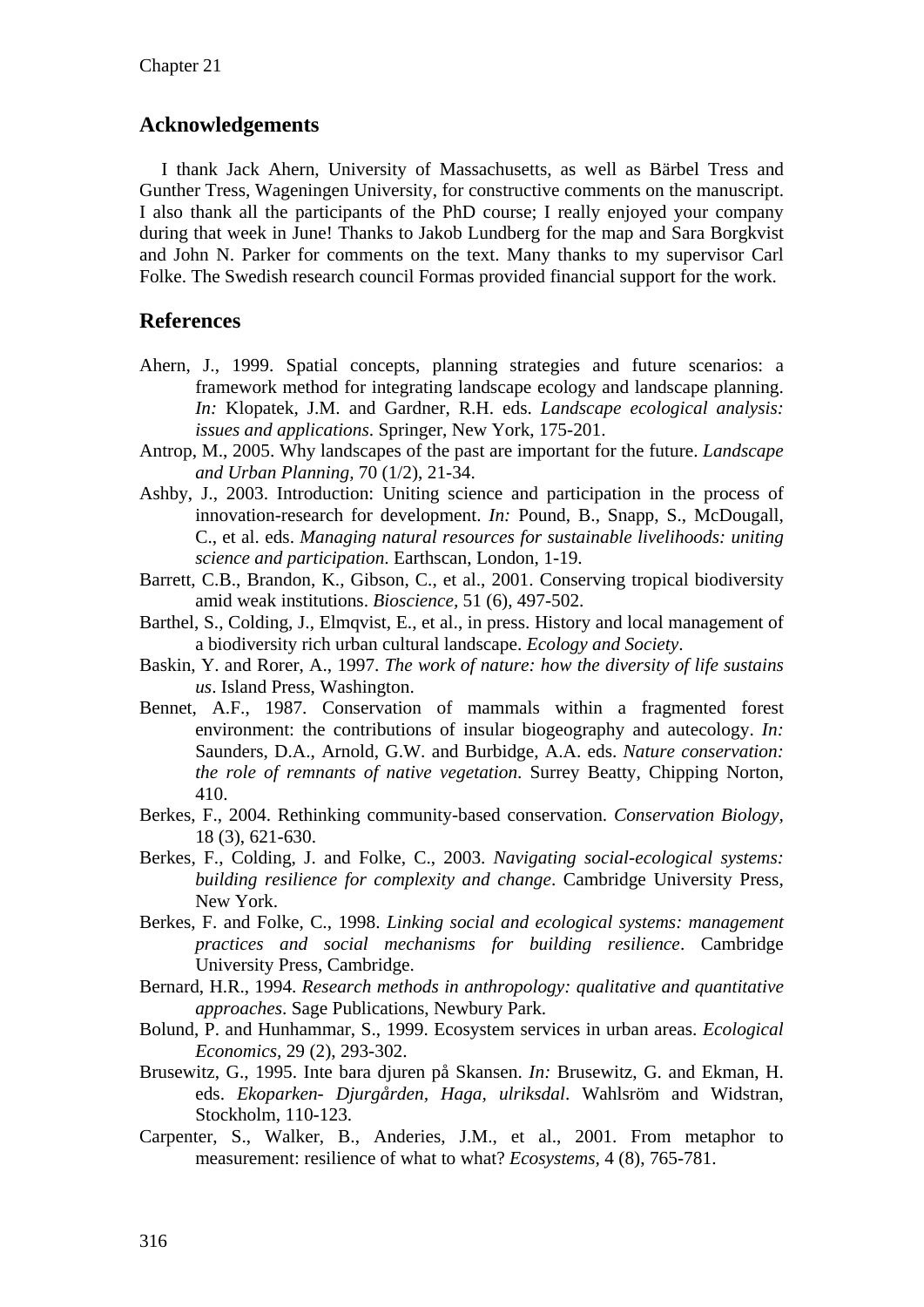- Colding, J. and Folke, C., 2001. Social taboos: "Invisible" systems of local resource management and biological conservation. *Ecological Applications,* 11 (2), 584-600.
- Costanza, R., D'Arge, R., De Groot, R., et al., 1997. The value of the world's ecosystem services and natural capital. *Nature,* 387 (6630), 253-260.
- Daily, G.C., Alexander, S., Ehrlich, P.R., et al., 1997. *Ecosystem services: benefits supplied to human societies by natural ecosystems*. Ecological Society of America, Washington. Issues in Ecology no. 2. [http://www.epa.gov/watertrain/pdf/issue2.pdf]
- Debinski, D.M. and Holt, R.D., 2000. A survey and overview of habitat fragmentation experiments. *Conservation Biology,* 14 (2), 342-355.
- Drayton, B. and Primack, R.B., 1996. Plant species lost in an isolated conservation area in Metropolitan Boston from 1894 to 1993. *Conservation Biology,* 10 (1), 30-39.
- Elmqvist, T., Colding, J., Barthel, S., et al., 2004. The dynamics of social-ecological systems in urban landscapes: Stockholm and the national urban park, Sweden. *Annals of New York Academy of Science,* 1023, 308-322. [http://www.annalsnyas.org/cgi/reprint/1023/1/308]
- Folke, C., Carpender, S., Elmqvist, T., et al., 2002. *Resilience and sustainable development: building adaptive capacity in a world of transformations: scientific background paper on resilience for the process of the world summit on sustainable development on behalf of The Environmental Advisory Council to the Swedish Government*. Norsteds tryckeri AB, Stockholm.
- Folke, C., Colding, J. and Berkes, F., 2003. Building resilience and adaptive capacity in social-ecological systems. *In:* Berkes, F., Colding, J. and Folke, C. eds. *Navigating social-ecological systems: building resilience for complexity and change*. Cambridge University Press, New York, 352-387.
- Folke, C., Holling, C.S. and Perrings, C., 1996. Biological diversity, ecosystems, and the human scale. *Ecological Applications,* 6 (4), 1018-1024.
- Fry, G.L.A., 2001. Multifunctional landscapes: towards transdisciplinary research. *Landscape and Urban Planning,* 57 (3/4), 159-168.
- Gilbert, L.E., 1980. Food web organization and the conservation of neotropical diversity. *In:* Soulé, M.E. and Wilcox, B.A. eds. *Conservation biology: an evolutionary-ecological perspective*. Sinauer Associates, Sunderland, 11-33.
- Gothnier, M., Hjort, G. and Östergård, S., 1999. *Rapport från Artarken: Stockholms artdata-arkiv*. Miljöförvaltningen, Stockholm.
- Gunderson, L., Holling, C.S. and Light, S., 1995. *Barriers and bridges to the renewal of ecosystems and institutions*. Columbia University Press, New York.
- Gustavsson, P., 1998. De äldsta spåren efter människor. *In:* Bratt, P. and Museum, S.L. eds. *Forntid I ny dager: arkeologi i Stockholmstrakten*. Raster Förlag, Stockholm, 23-31.
- Hanna, S.S., 1998. Managing for human and ecological context in the Maine soft shell clam fishery. *In:* Berkes, F. and Folke, C. eds. *Linking social and ecological systems: management practices and social mechanisms for building resilience*. Cambridge University Press, Cambridge, 190-211.
- Holling, C.S., 1973. Resilience and stability of ecological systems. *Annual Review of Ecology and Systematics,* 4, 1-23.
- Holling, C.S., 1978. *Adaptive environmental assessment and management*. Wiley, Chichester. Wiley International Series on Applied Systems Analysis Vol. 3.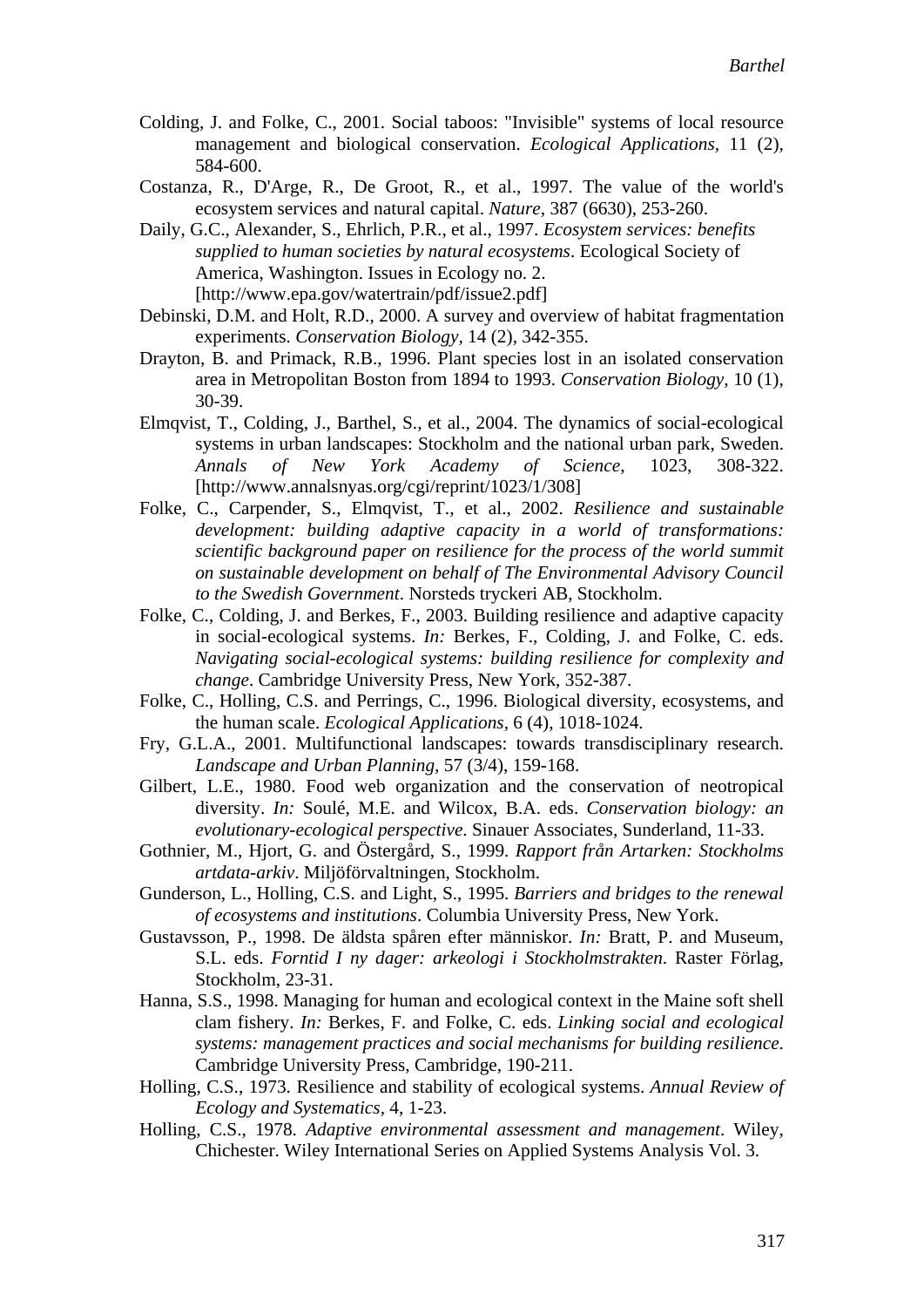- Holling, C.S., 1987. Simplifying the complex: the paradigms of ecological function and structure. *European Journal of Operational Research,* 30, 139-146.
- Holling, C.S., 1996. Engineering resilience versus ecological resilience. *In:* Schulze, P.C. ed. *Engineering within ecological constraints*. National Academy Press, Washington, 31-43.
- Holling, C.S., 2001. Understanding the complexity of economic, ecological, and social systems. *Ecosystems,* 4 (5), 390-405.
- Holling, C.S. and Meffe, G.K., 1996. Command and control and the pathology of natural resource management. *Conservation Biology,* 10 (2), 328-337.
- Jansson, A. and Nohrstedt, P., 2001. Carbon sinks and human freshwater dependence in Stockholm County. *Ecological Economics,* 39 (3), 361-370.
- Jentoft, S. and McCay, B., 1995. User participation in fisheries management: lessons drawn from international experiences. *Marine Policy,* 19 (3), 227-246.
- Johannes, R.E., 1998. The case for data-less marine resource management: examples from tropical nearshore finfisheries. *Trends in Ecology and Evolution,* 13 (6), 243-246.
- Kinzig, A.P., 2001. Bridging disciplinary divides to address environmental and intellectual challenges. *Ecosystems,* 4 (8), 709-715.
- Kvale, S., 1996. *Interviews: an introduction to qualitative research interviewing*. Sage Publications, Thousand Oaks.
- Levin, A.S., 1998. Ecosystems and the biosphere as complex adaptive systems. *Ecosystems,* 1, 431-436.
- Löfvenhaft, C. and Lannek, J., 2002. *Biotope map of Stockholm*. Älvsby tryck, Älvsbyn.
- Löfvenhaft, K., 2002. Biodiversity in urban areas: examples from the national urban park. *In:* Holm, L. and Schantz, P. eds. *The national urban park: an experiment in sustainable development*. Fälth & Hässler, Värnamo, 31-49.
- Löfvenhaft, K., 2002. *Spatial and temporal perspectives on biodiversity for physical planning: examples from urban Stockholm, Sweden*. Stockholm University, Stockholm. Doctoral Dissertation
- Löfvenhaft, K., Runborg, S. and Sjögren Gulve, P., 2004. Biotope patterns and amphibian distribution as assessment tools in urban landscape planning. *Landscape and Urban Planning,* 68 (4), 403-427.
- Lundberg, J. and Moberg, F., 2003. Mobile link organisms and ecosystem functioning: Implications for ecosystem resilience and management. *Ecosystems,* 6 (1), 87-98.
- Lundevall, P., 1997. *Djurgården Kungens och folkets park*. Stadsbyggnadskontoret, Västervik.
- McMichael, A.J., Butler, C.D. and Folke, C., 2003. New visions for addressing sustainability. *Science,* 302 (5652), 1919-1920.
- Meffe, G.K., Nielsen, L.A., Knight, L.R., et al., 2002. *Ecosystem management: adaptive, community based conservation*. Island Press, Washington.
- Merriam, G., 1991. Corridors and connectivity: animal populations in heterogeneous environments. *In:* Saunders, D.A. and Hobbs, R.J. eds. *Nature conservation 2. The role of corridors*. Surrey Beatty & Sons, Chipping Norton, 133-142.
- Moss, M.R., 2000. Interdisciplinarity, landscape ecology and the "transformation of agricultural landscapes". *Landscape Ecology,* 15 (3), 303-311.
- Nabhan, G.P. and Buchmann, S.L., 1997. Services provided by pollinators. *In:* Daily, G.C. ed. *Nature services: societal dependence of natural ecosystems*. Island Press, Washington, 133-150.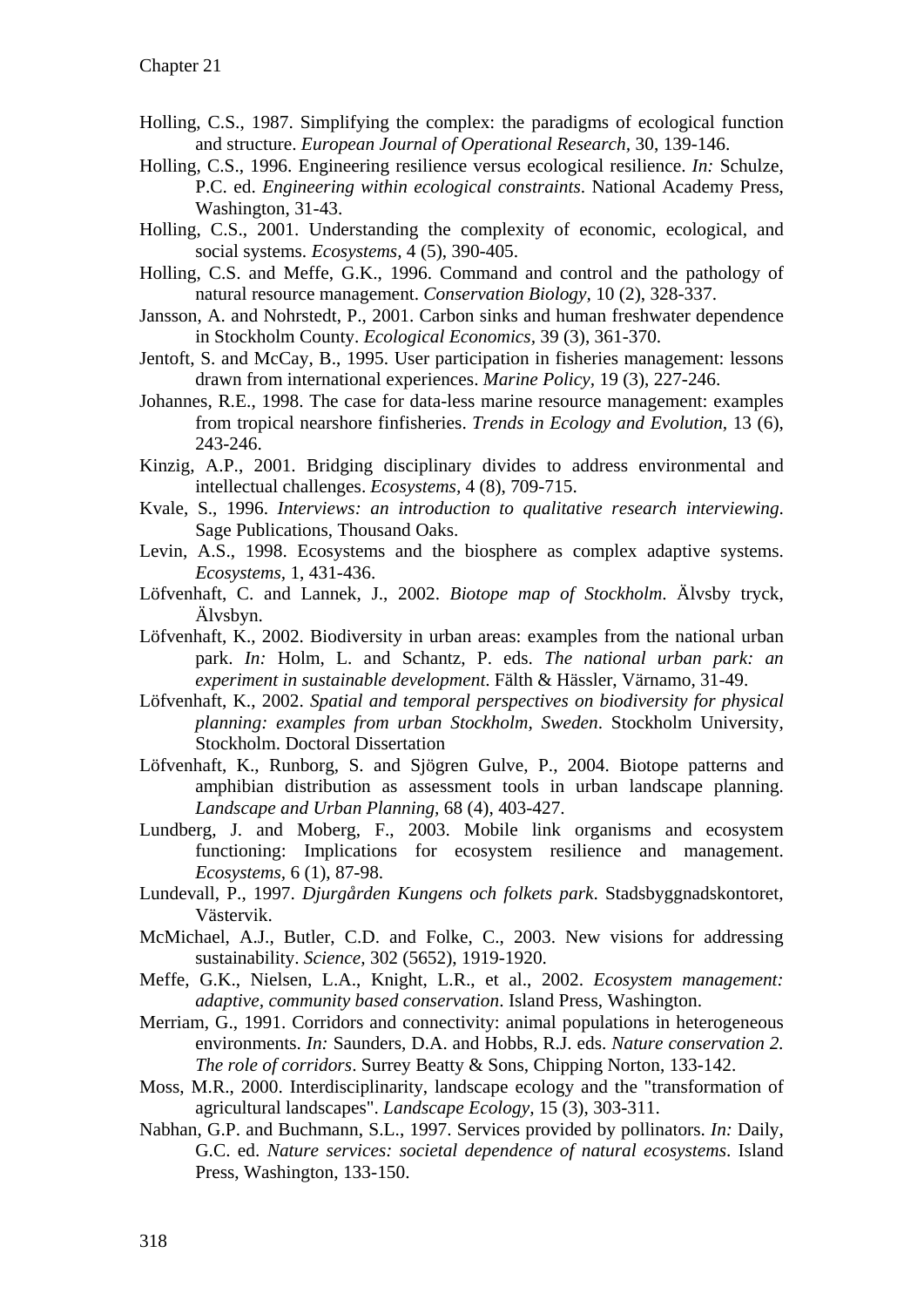- Naylor, R.L. and Ehrlich, P., 1997. Natural pest control services and agriculture. *In:* Daily, G.C. ed. *Nature services: societal dependence of natural ecosystems*. Island Press, Washington, 151-174.
- O'Neill, R.V., Krummel, J.R., Gardner, R.H., et al., 1988. Indices of landscape pattern. *Landscape Ecology,* 1 (3), 153-162. [http://landscape.forest.wisc.edu/landscapeecology/Articles/v1i3p153.pdf]
- Olsson, P. and Folke, C., 2001. Local ecological knowledge and institutional dynamics for ecosystem management: a study of Lake Racken watershed, Sweden. *Ecosystems,* 4 (2), 85-104.
- Olsson, P., Folke, C. and Berkes, F., 2004. Adaptive comanagement for building resilience in social-ecological systems. *Environmental Management,* 34 (1), 75-90.
- Opdam, P., Foppen, R. and Vos, C., 2001. Bridging the gap between ecology and spatial planning in landscape ecology. *Landscape Ecology,* 16 (8), 767-779.
- Ostrom, E. and Schlager, E., 1996. The formation of property rights. *In:* Hanna, S., Folke, C. and Mäler, K.-G. eds. *Rights to nature: ecological, economic, cultural, and political principles of institutions for the environment*. Island Press, Washington, 127-157.
- Patton, M.Q., 1980. *Qualitative evaluation methods*. Sage, Beverly Hills.
- Peters, D.B.C. and Goslee, S., 2001. Landscape diversity. *In:* Levin, S.A. and Colwell, R. eds. *Encyclopedia of biodiversity. Vol. 3*. Academic Press, San Diego, 645-658.
- Peterson, G., Allen, C.R. and C.S., Holling., 1998. Ecological resilience, biodiversity, and scale. *Ecosystems,* 1, 6-18.

[http://www.geog.mcgill.ca/faculty/peterson/PDF-myfiles/BioDEcoFn.pdf]

- Pickett, S.T.A., Cadenasso, M.L., Grove, J.M., et al., 2001. Urban ecological systems: linking terrestrial ecological, physical, and socioeconomic components of metropolitan areas. *Annual Review of Ecology and Systematics,* 32, 127-157.
- Pinkerton, E., 1998. Integrated management of a temperate montane forrest ecosystem through holistic forestry: A British Columbia example. *In:* Berkes, F. and Folke, C. eds. *Linking social and ecological systems: management practices and social mechanisms for building resilience*. Cambridge University Press, Cambridge, 393-389.
- Recher, H.F. and Serventy, D.L., 1991. Long term changes in the relative abundances of birds in Kings Park, Perth, Western Australia. *Conservation Biology,* 5 (1), 90-102.
- Stadsbyggnads Kontor, Strategiska Avdelningen, 1997. *Nationalstadsparkens ekologiska infrastruktur*. Stadsbyggnadskontoret, Stockholm.
- Steffan-Dewenter, I. and Tscharntke, T., 1999. Effects of habitat isolation on pollinator communities and seed set. *Oecologia,* 121 (3), 432-440.
- Tress, B., Tress, G. and Fry, G., 2005. Integrative studies on rural landscapes: policy expectations and research practice. *Landscape and Urban Planning,* 70 (1/2), 177-191.
- Waldenström, H., 1995. Ekoparken blir nationalstadspark: kampen om Ulirksdal-Haga-Brunnsviken-djurgården. *Sankt Eriks Årsbok,* 1995, 157-171.
- Walters, C., 1997. Challenges in adaptive management of riparian and coastal ecosystems. *Conservation Ecology,* 1 (2), 1-21. [http://www.ecologyandsociety.org/vol1/iss2/art1/]
- Wu, J.G. and Hobbs, R., 2002. Key issues and research priorities in landscape ecology: an idiosyncratic synthesis. *Landscape Ecology,* 17 (4), 355-365.